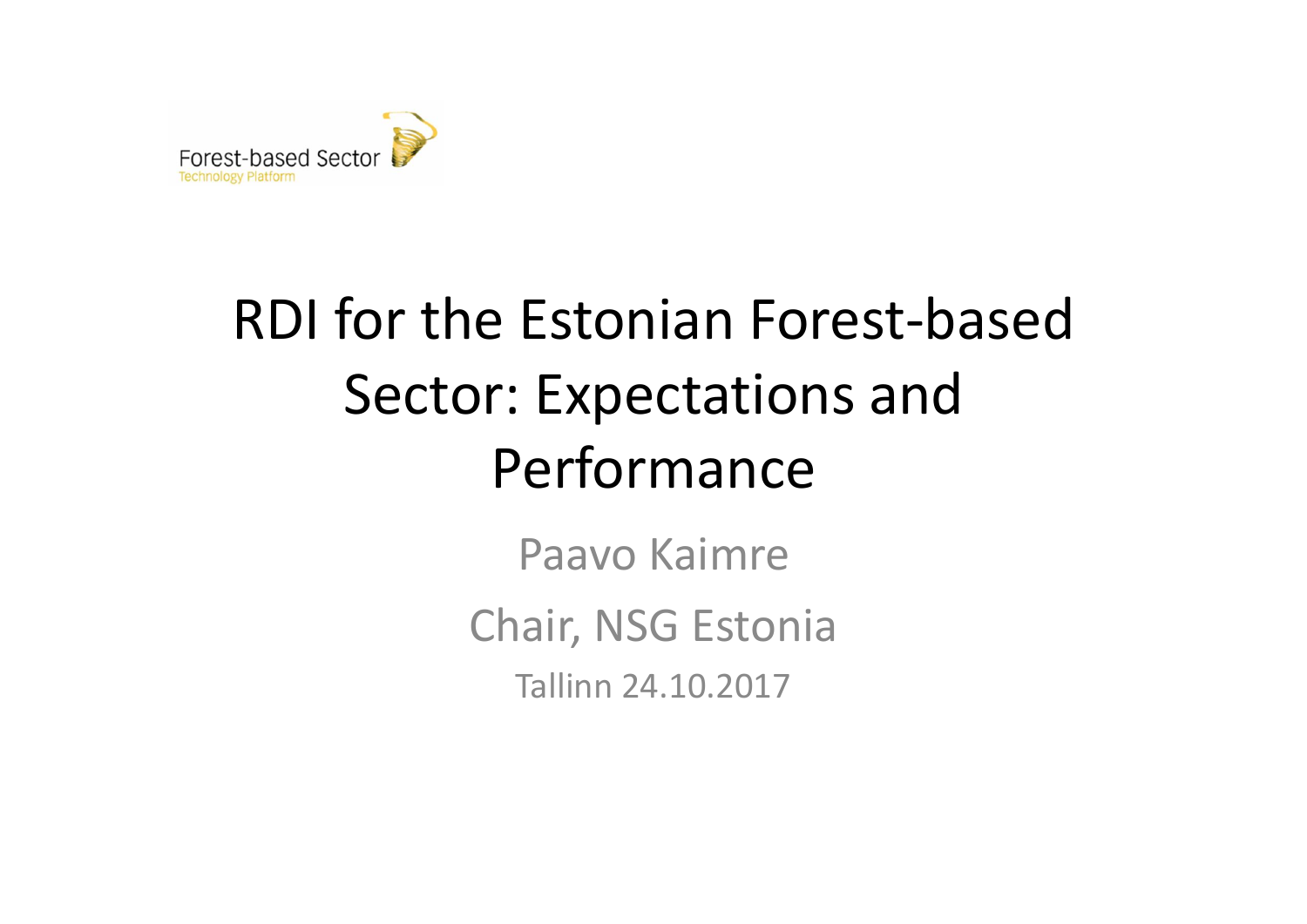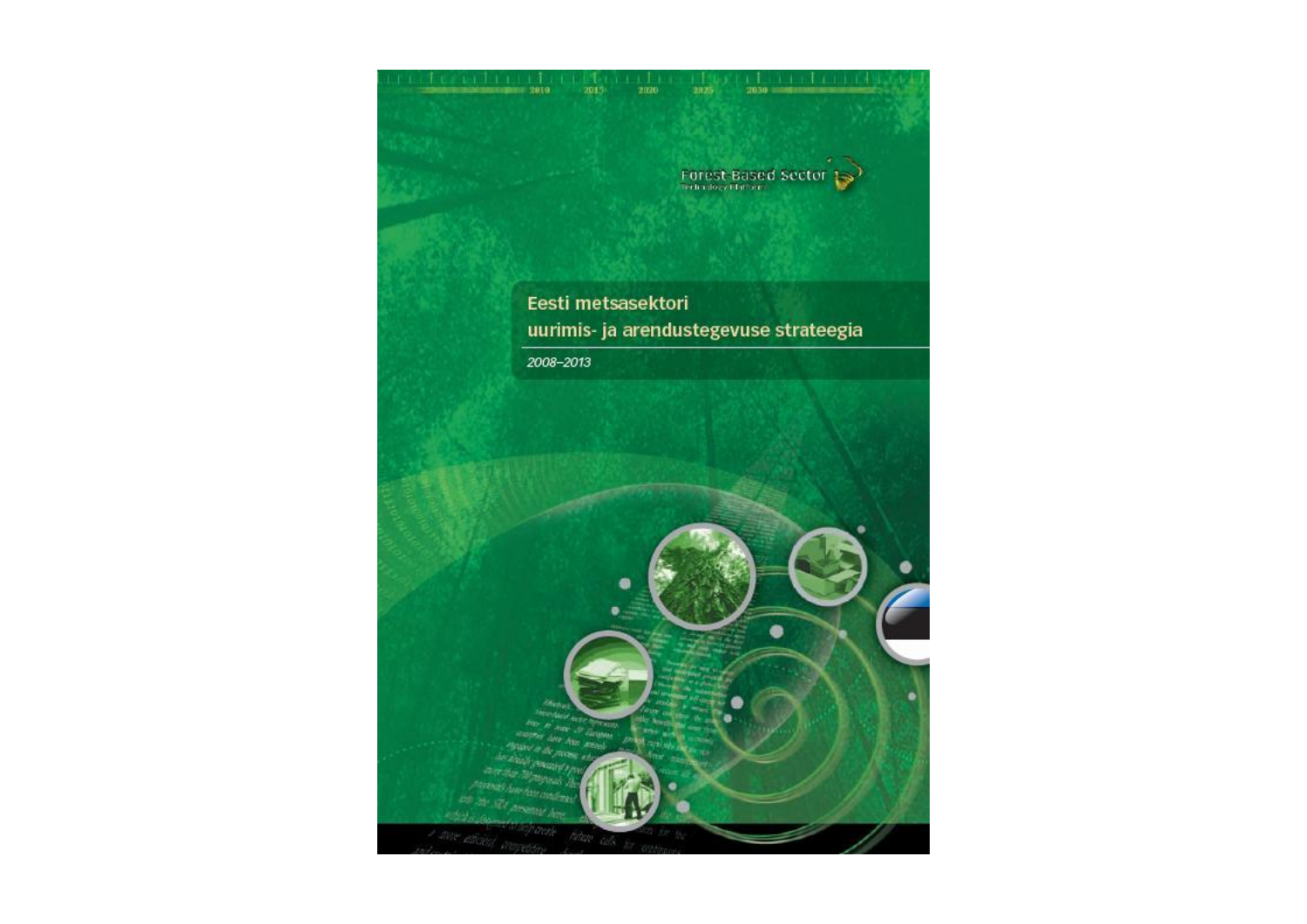|                                                                                                | Value chains in forest sector                                   |                                                                                                                                            |                                                           |
|------------------------------------------------------------------------------------------------|-----------------------------------------------------------------|--------------------------------------------------------------------------------------------------------------------------------------------|-----------------------------------------------------------|
| <b>Strategic goals</b>                                                                         | <b>Forest management</b>                                        | <b>Wood products</b>                                                                                                                       | <b>Bioenergy</b>                                          |
| <b>Development of</b><br>innovative products<br>for changing markets<br>and<br>customers needs |                                                                 | 4. Adding value to<br>timber as a material,<br>increasing the wood<br>usage<br>5. Establishing<br>development centre of<br>wood technology |                                                           |
| <b>Mobilising forest</b><br><b>biomass</b>                                                     | 1. Promoting<br>sustainable forest<br>management                |                                                                                                                                            | 6. Utilization of<br>bioenergetic potential of<br>forests |
| <b>Sustainable forest</b><br>management                                                        | 2. Promoting multiple<br>forest use<br>3. Ensuring biodiversity |                                                                                                                                            |                                                           |
| Increasing the role of<br>sector in society                                                    | 7. Appropriate policy tools for efficient forest governance     |                                                                                                                                            |                                                           |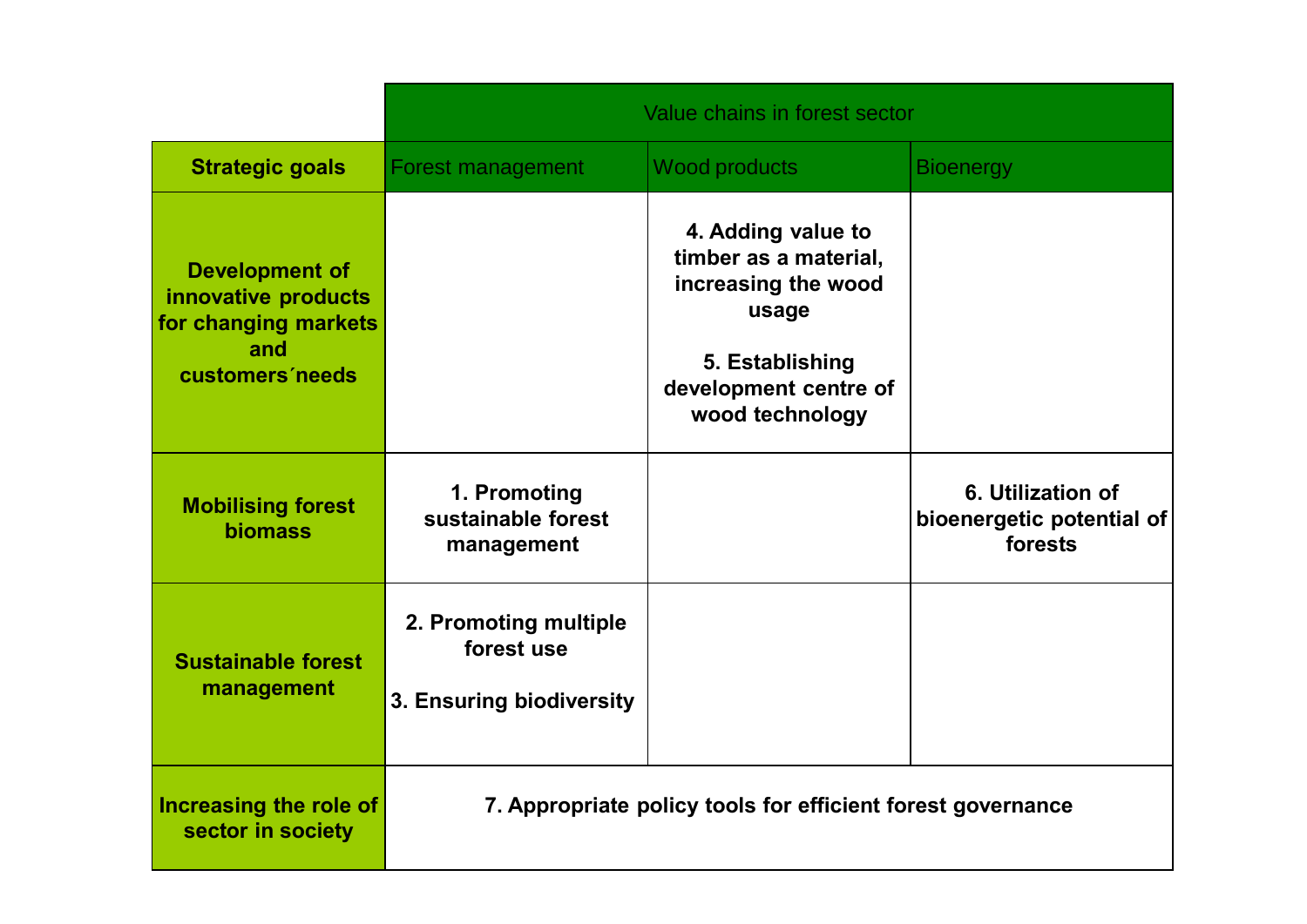### **1. Promoting Sustainable Forest Management**

Expectations:

Resultant use of ICT in forest management; Improvement in the quality and productivity of

harvesting;

Implementation of research based forest management.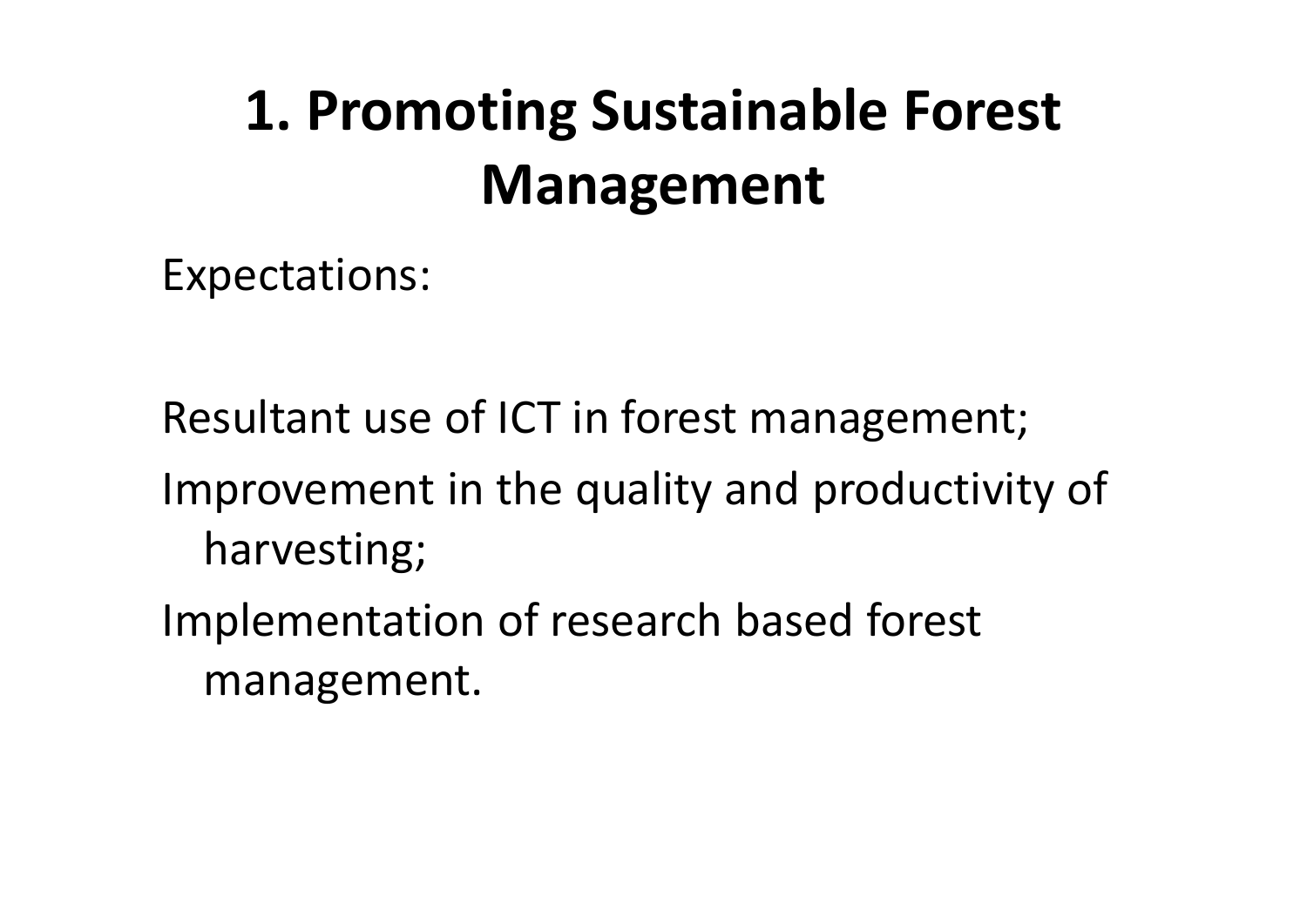#### **Forest register**

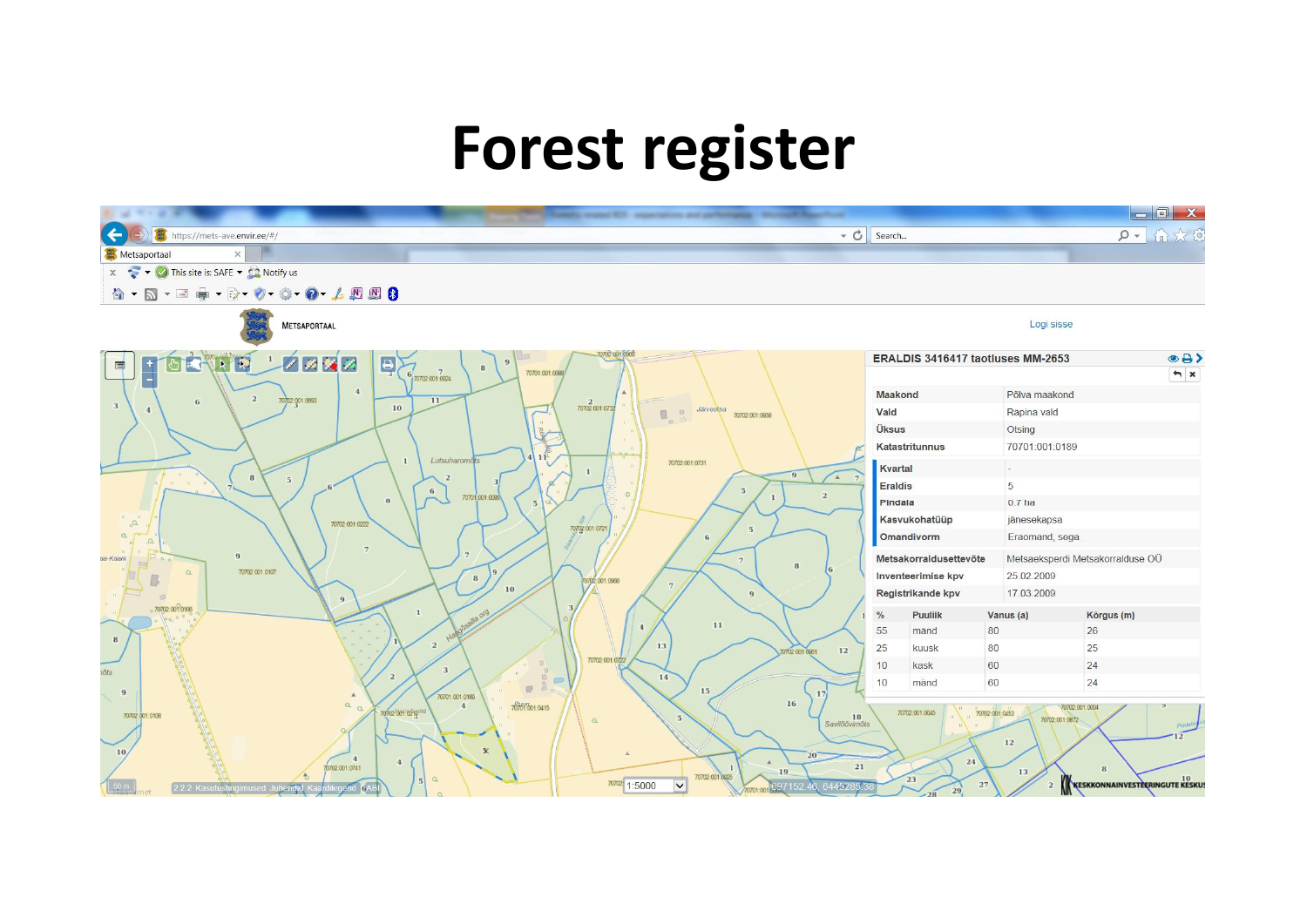## **2. Promoting the Multiple Forest Use**

Expectations:

Maintaining the recreational value of forests nearby towns and settlements; Increase in the use on non-wood forest products.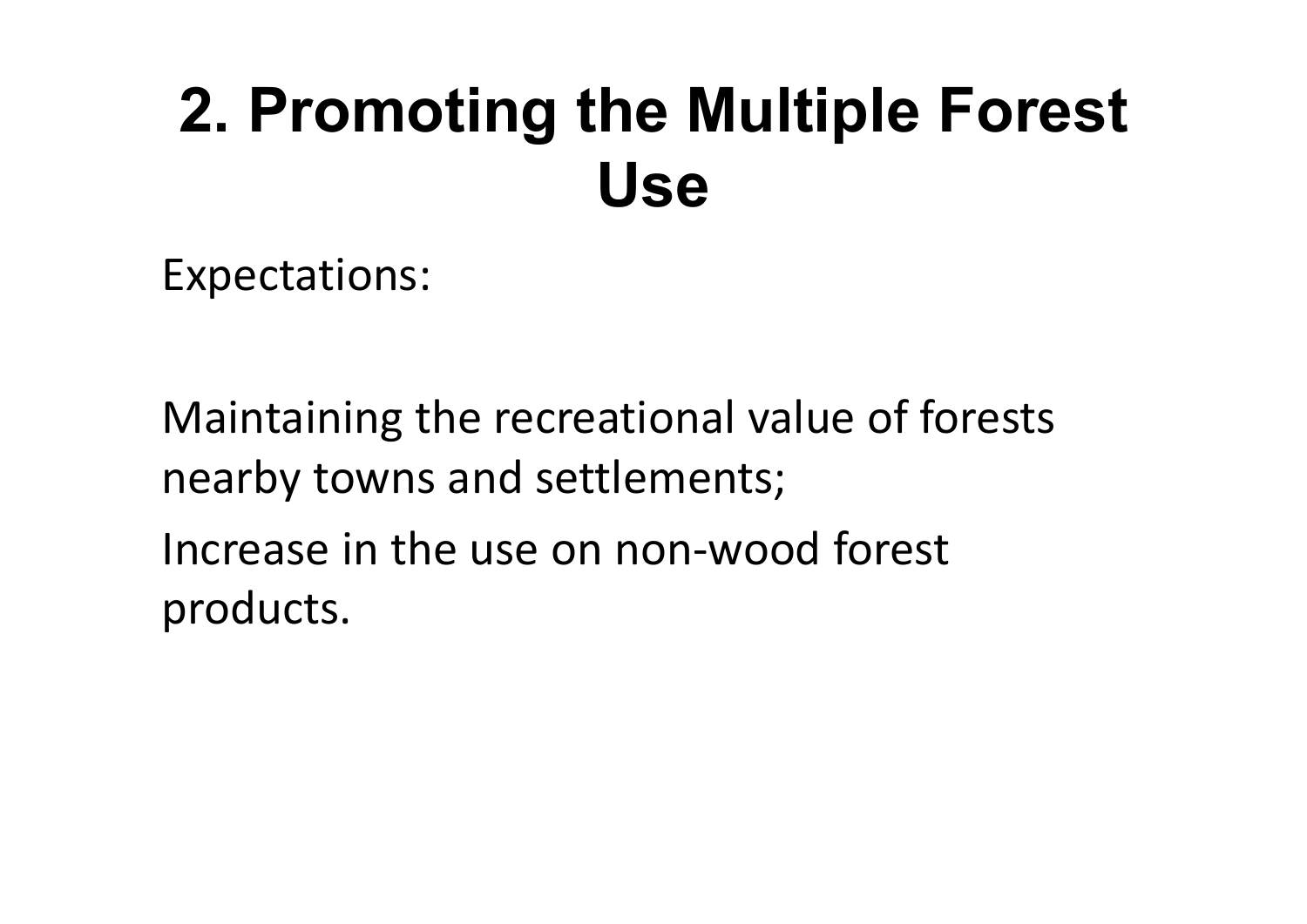#### Recreational services







Looduses liikumise võimalused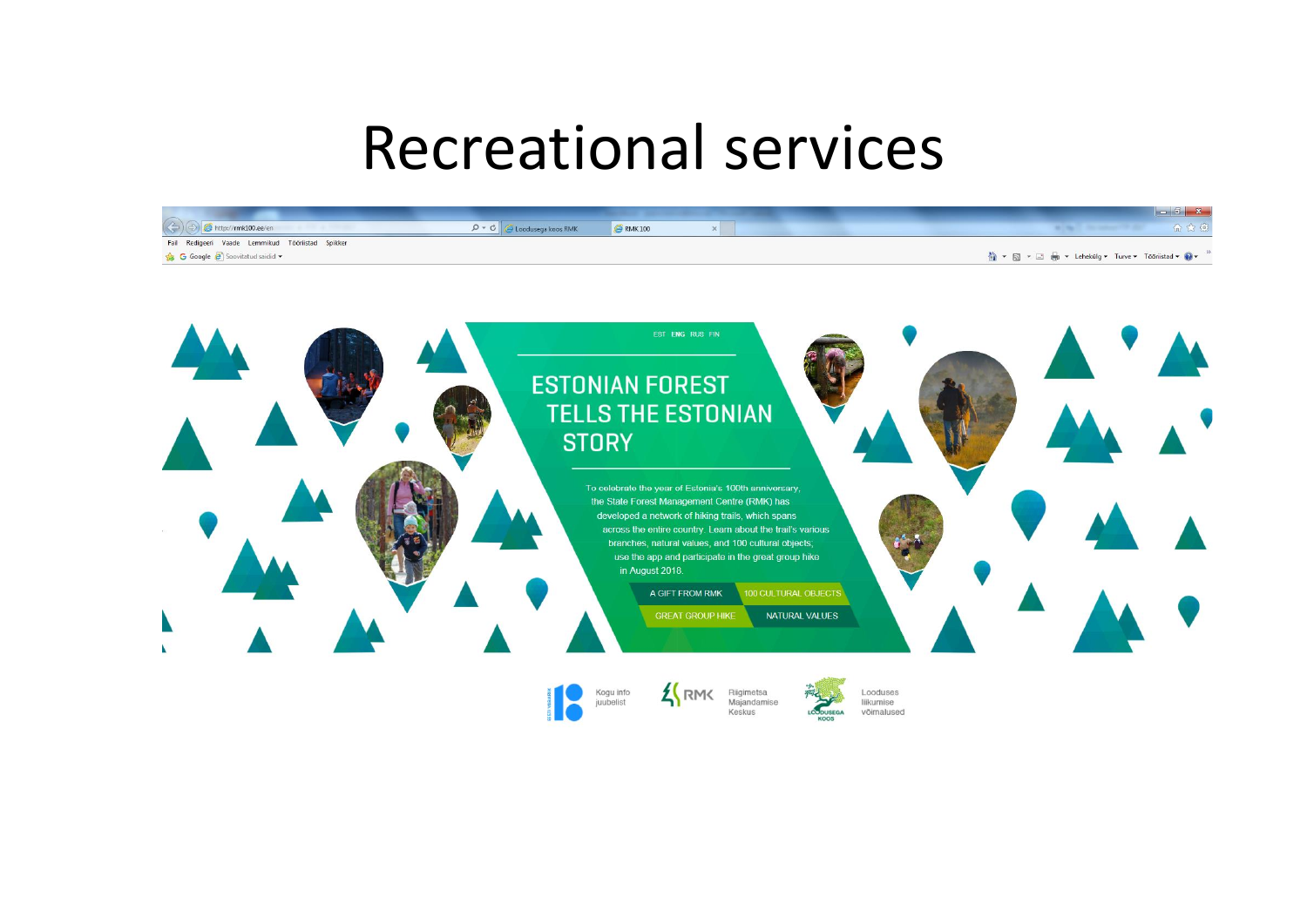## **3. Ensuring the Biodiversity**

Expectations:

Functioning network of forest protection areas; Relevant model of forest management for protected areas;

Maintaining biodiversity in commercial forests.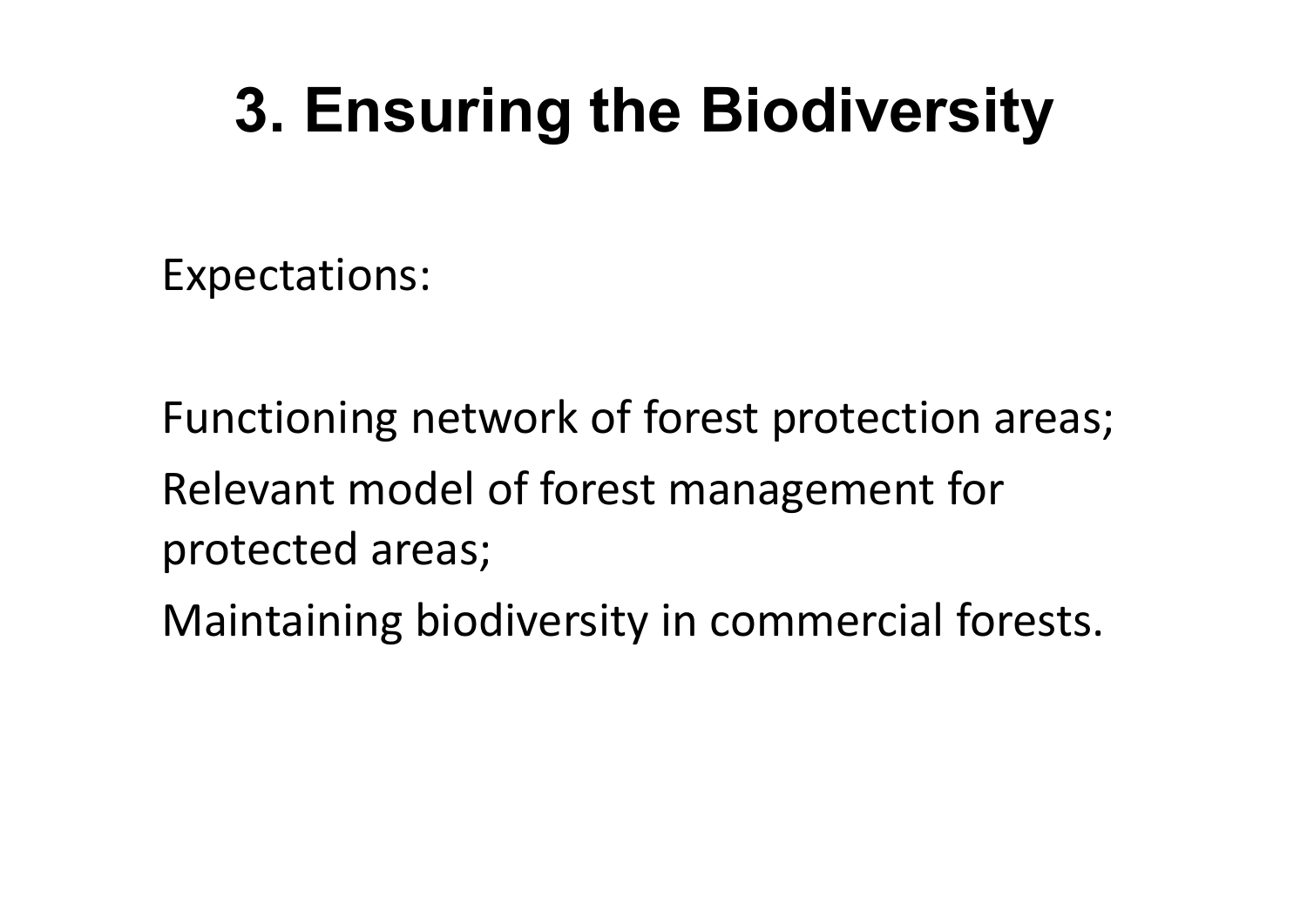#### **Restrictions on Forest Management, % of Forest Area**

| <b>Protected forests</b>  | 11,7 |
|---------------------------|------|
| <b>Protection forests</b> | 12,6 |
| Woodland key habitats     | 0,3  |
| <b>Commercial forests</b> | 75,4 |

Source: Yearbook Forest 2016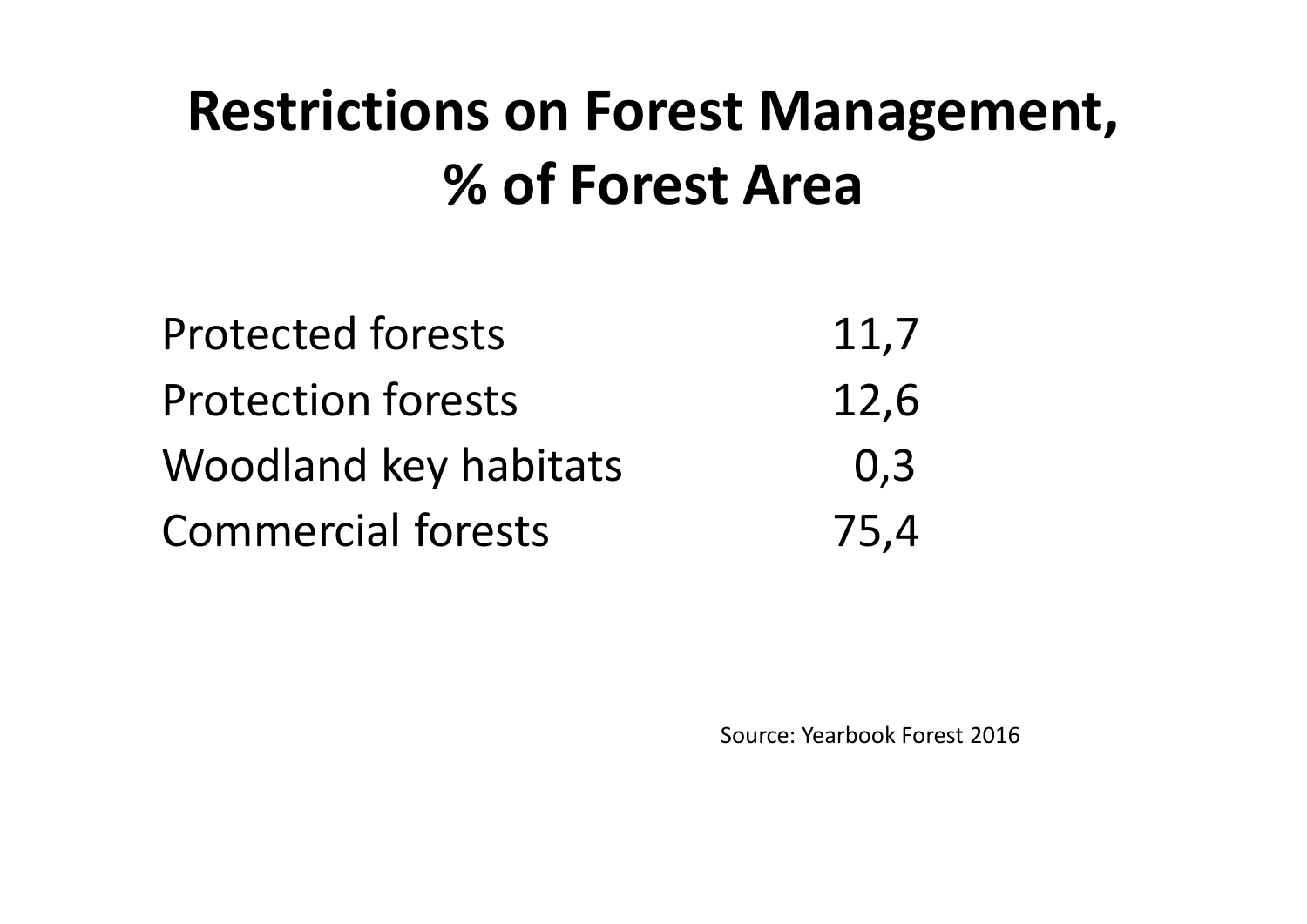## **4. Adding Value to Timber as a Material**

Expectations:

Increased use of domestic timber diminishes the dependence on imported wood;

Increased use of wood in construction;

Investments into wood processing industry which supports the increase in added value.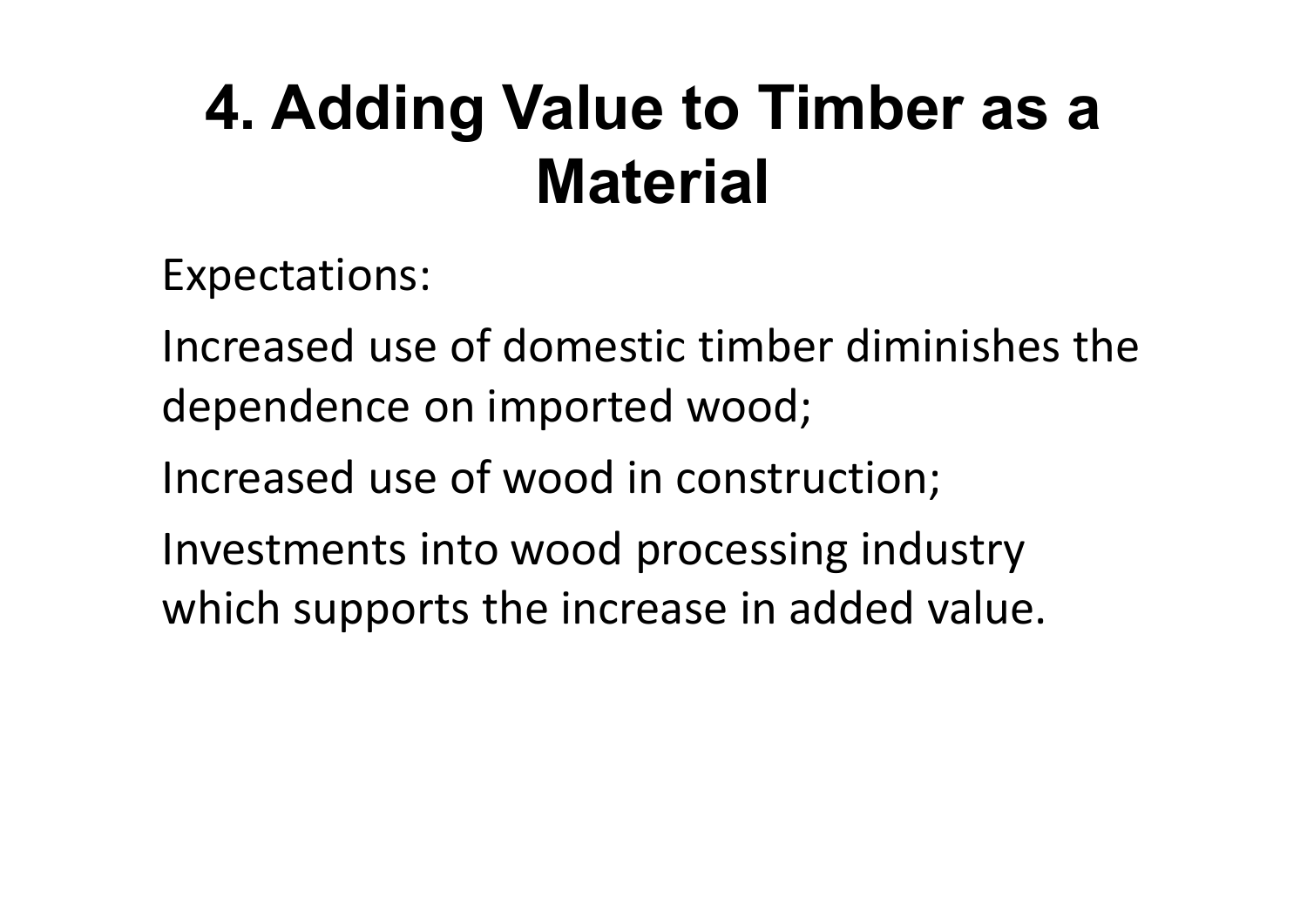#### **Adding value to timber**



Added value of forest sector companies at chain-linked volumes (reference year 2005) in 2000–2016 Source: Yearbook Forest 2016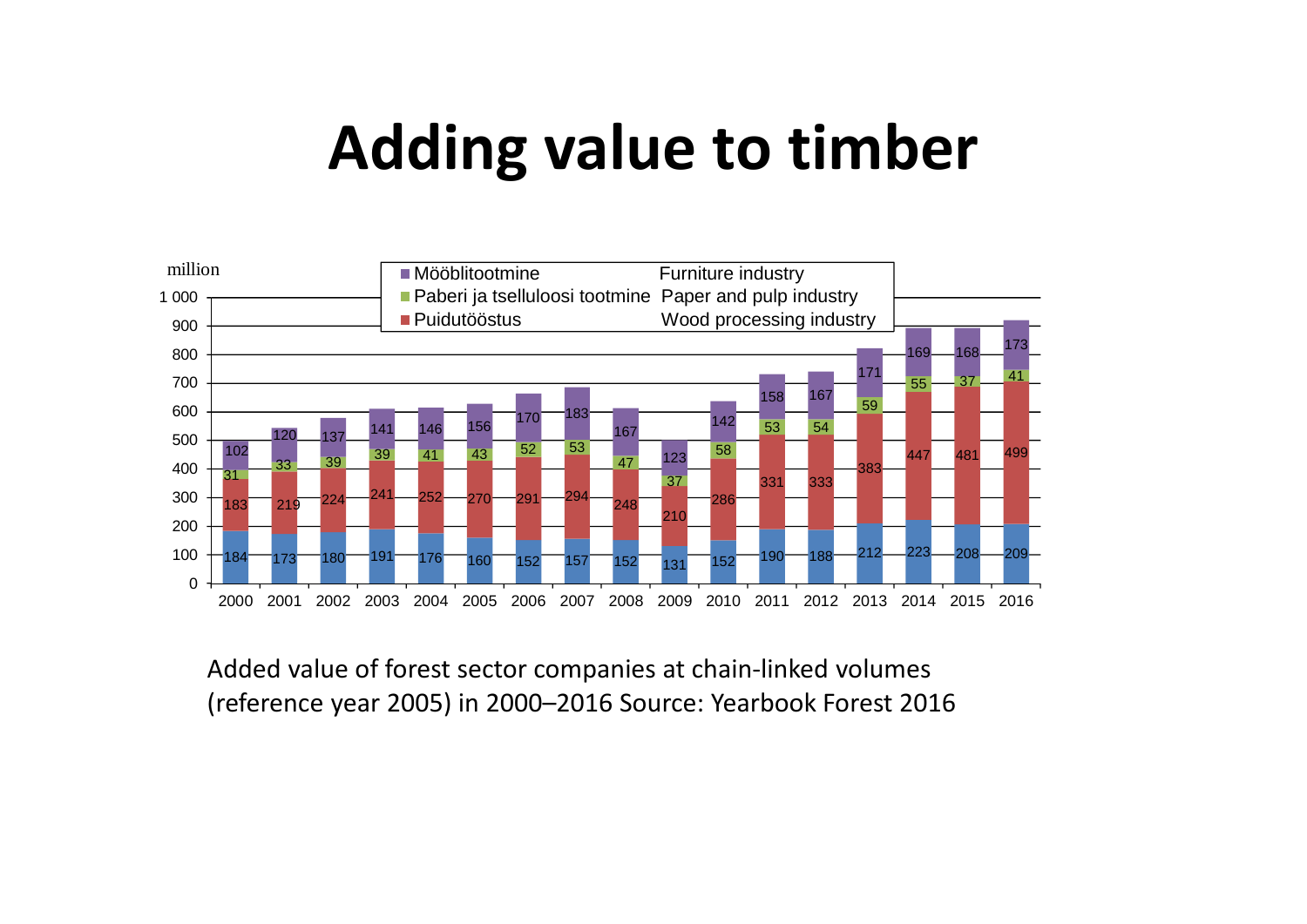#### **Added value per harvested m3 in 2013**



Source: Finantsakadeemia OÜ, AB Eversheds Sutherland Ots, 2017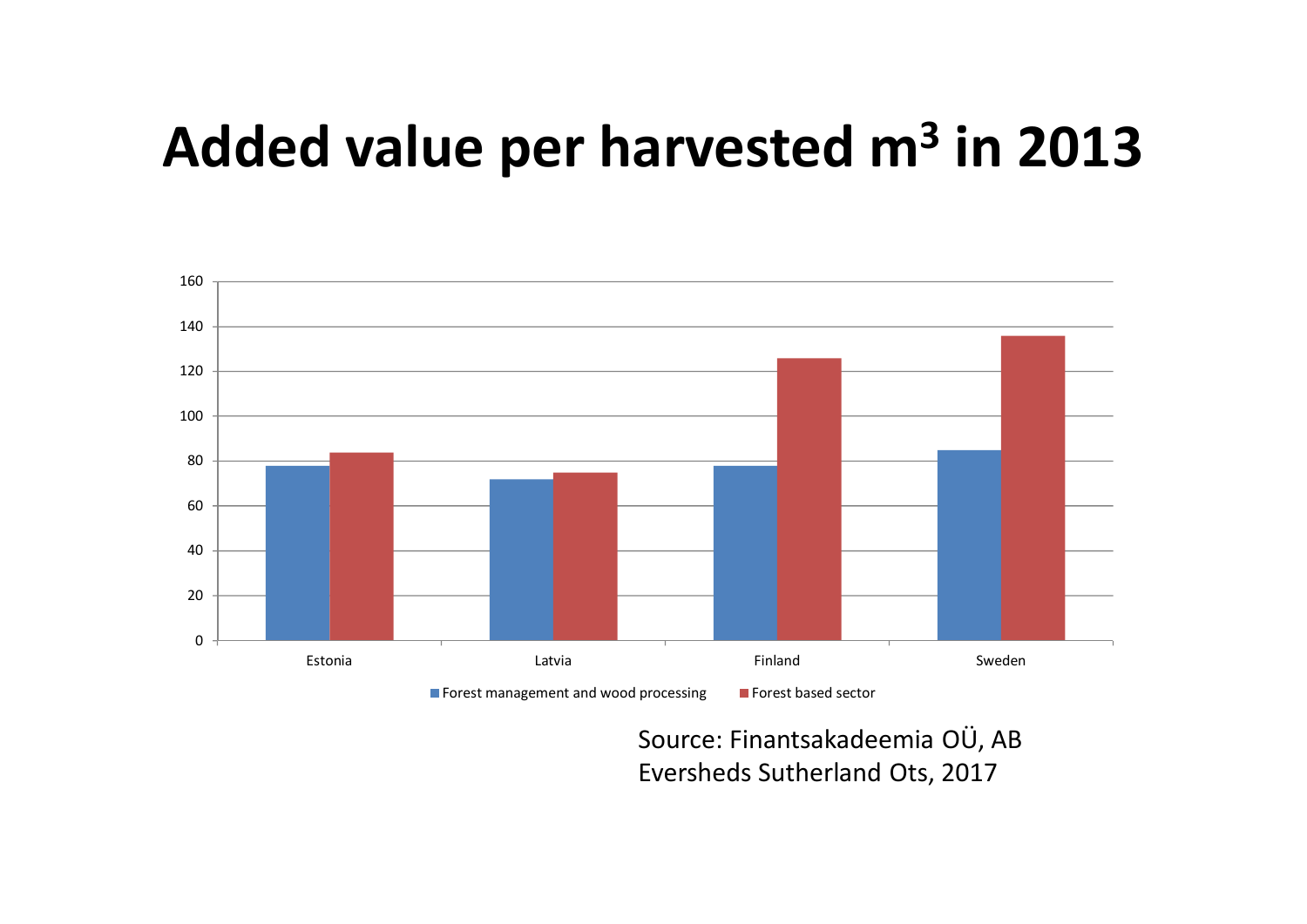## **5. Establishing Development Centre of Wood Technology**

Expected result:

Development centre of wood technology as an independent legal body

It was intended to establish the centre within the frames of Technology Development Centre´s programme. Consortia of universities and enterprises The initiative failed, TDC was not established.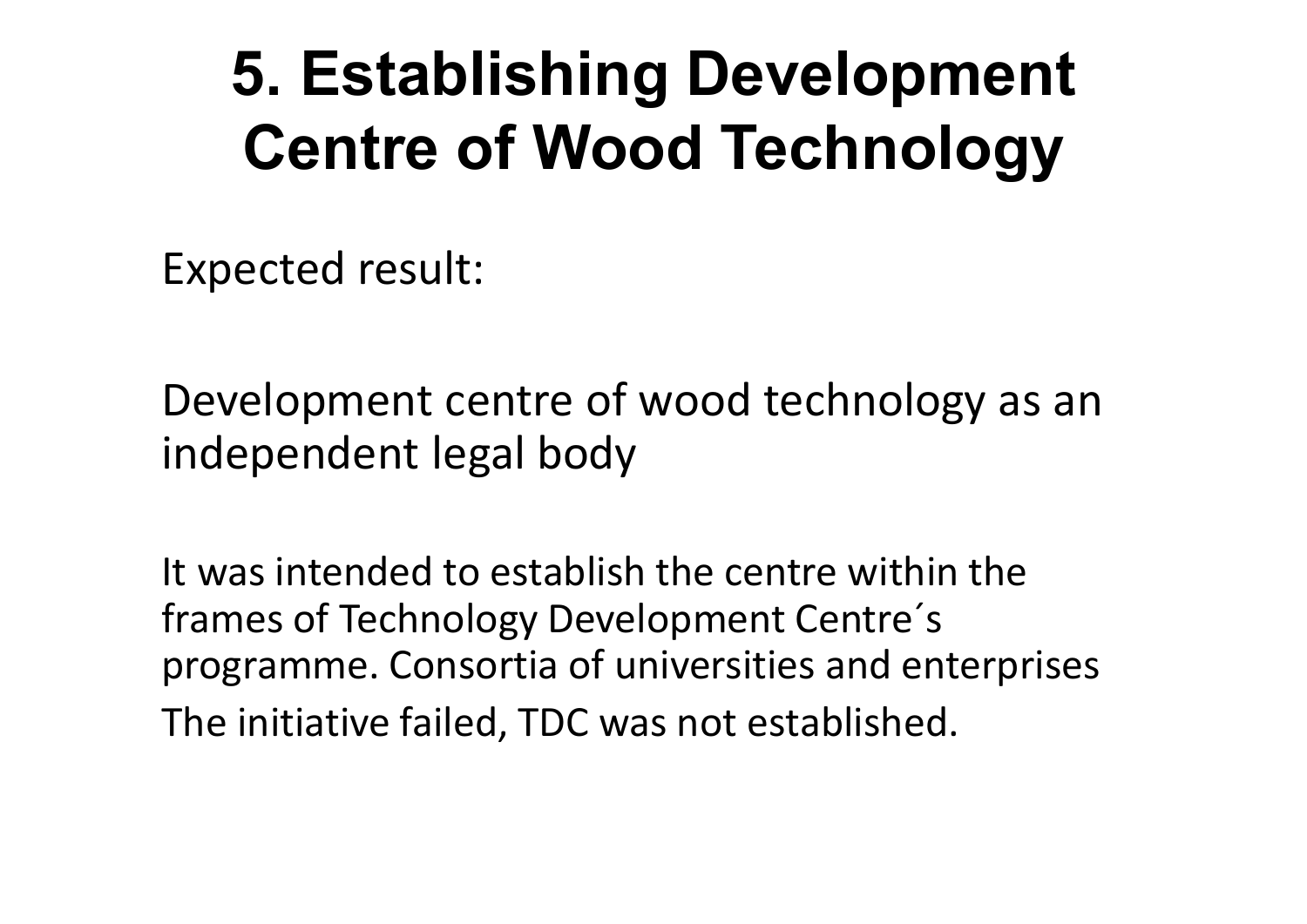# **Establishing Development Centre of Wood Technology**

#### **The Centre of Competence for Wood Processing and Furniture Manufacturing**

is a network linking the public sector, private industry, educational and research institutions, providing knowledge, skills and best practices in materials and technologies to advance production,

management and product development in wood processing and furniture manufacturing.

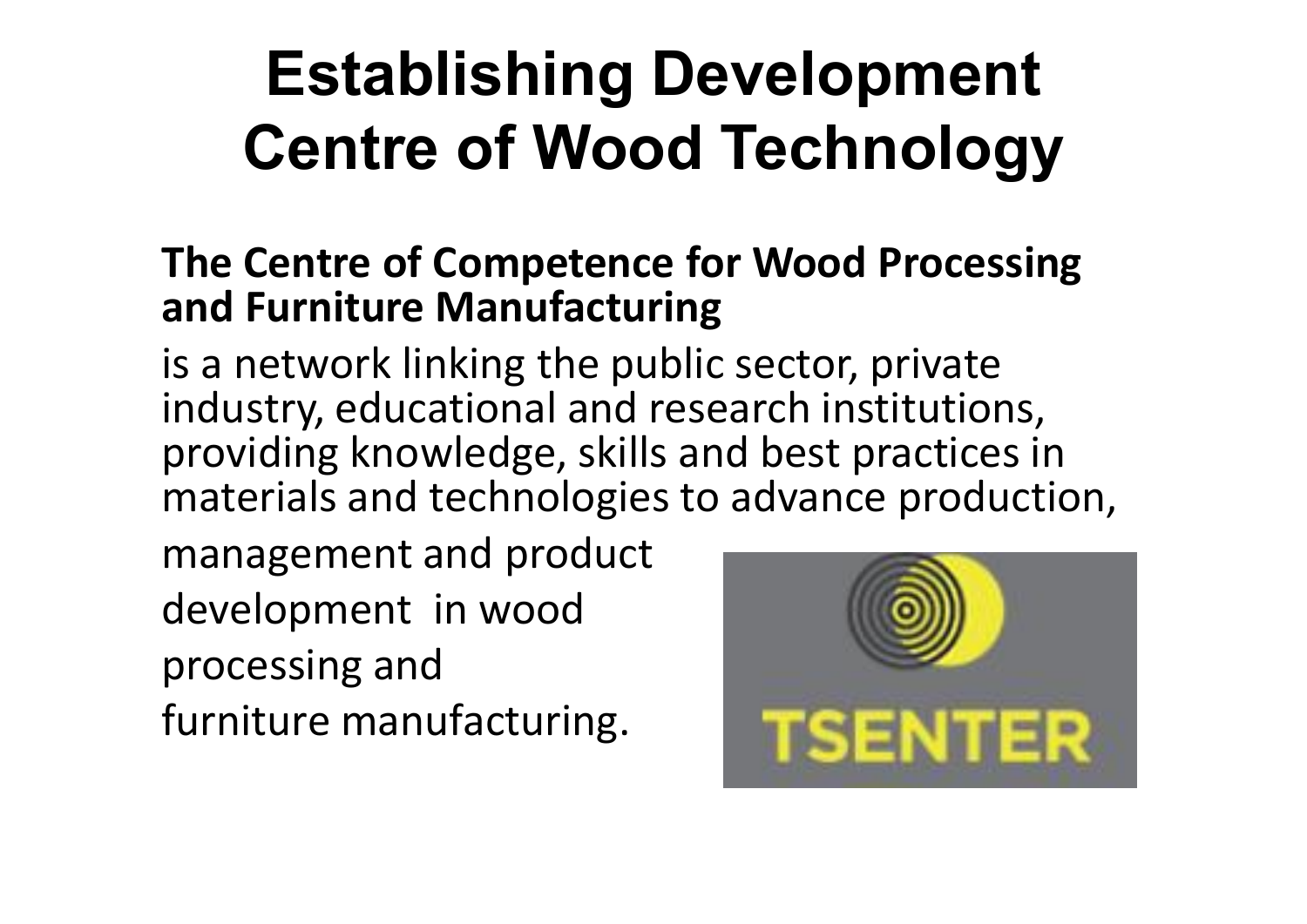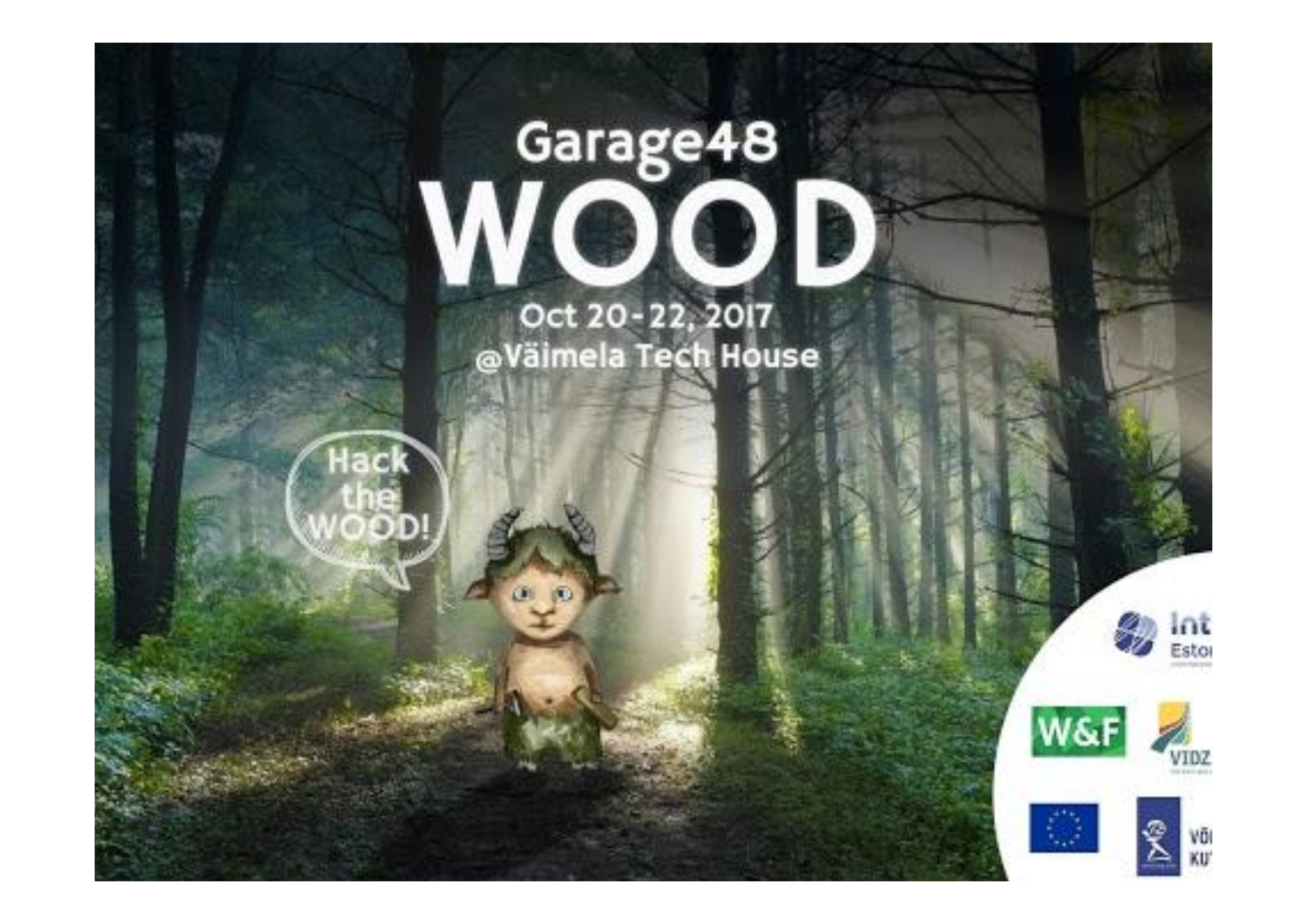## **6. Utilization of Bioenergetic Potential of Forests**

#### • Expectations:

Creation of added value by the use of forest and timber residuals;

Solving the contradictions between energy production and wood manufacturing;

Minimizing the environmental impact caused by using wood fuels.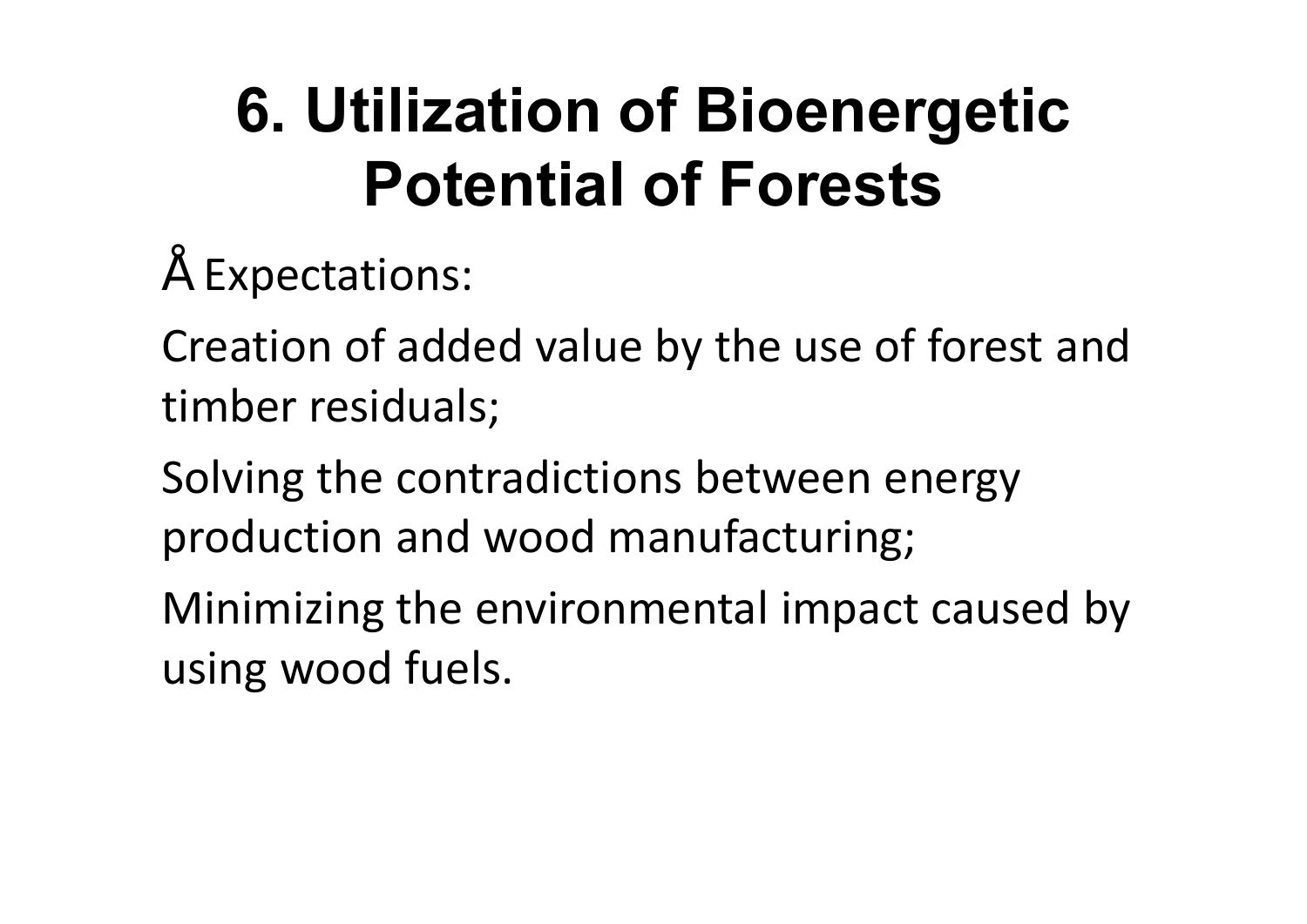### **Use of Wood as a Source of Energy**

*Graanul Invest* – the largest pellet producer in Europe, annual production capacity 2.3 million tons of pellets

Source: Graanul Invest www.graanulinvest.ee

Increase in using wood as a fuel grew between 2008 and 2015 from 3.7 million m3 to 4.6 million m3.

Source: EMPL, M.Raudsaar, 2017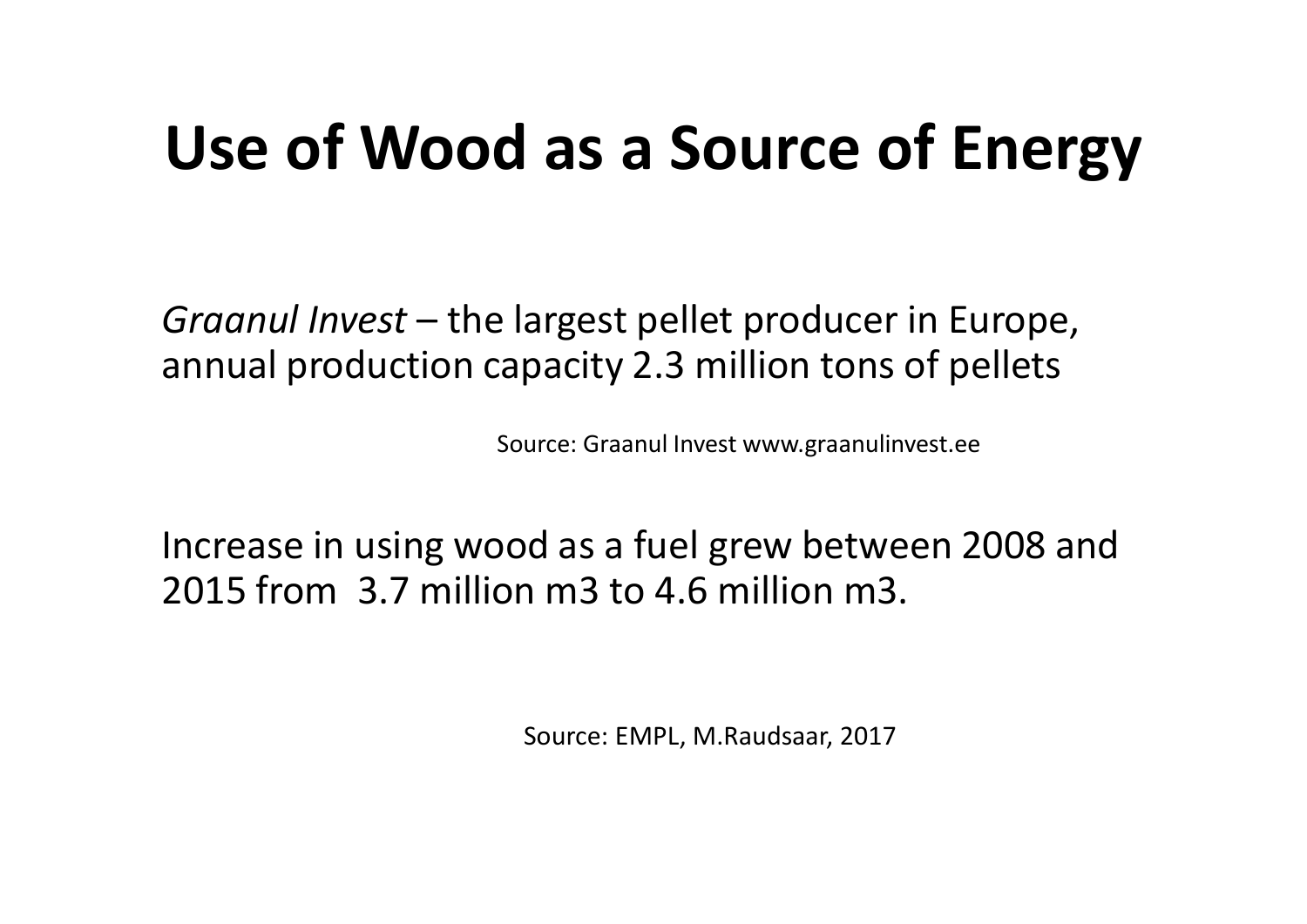## **7. Appropriate Policy Tools for Efficient Forest Governance**

Expectations:

Improvement of the reputation of the forest sector;

- Efficient governance of the forestry;
- Increase of the competitiveness of the sector.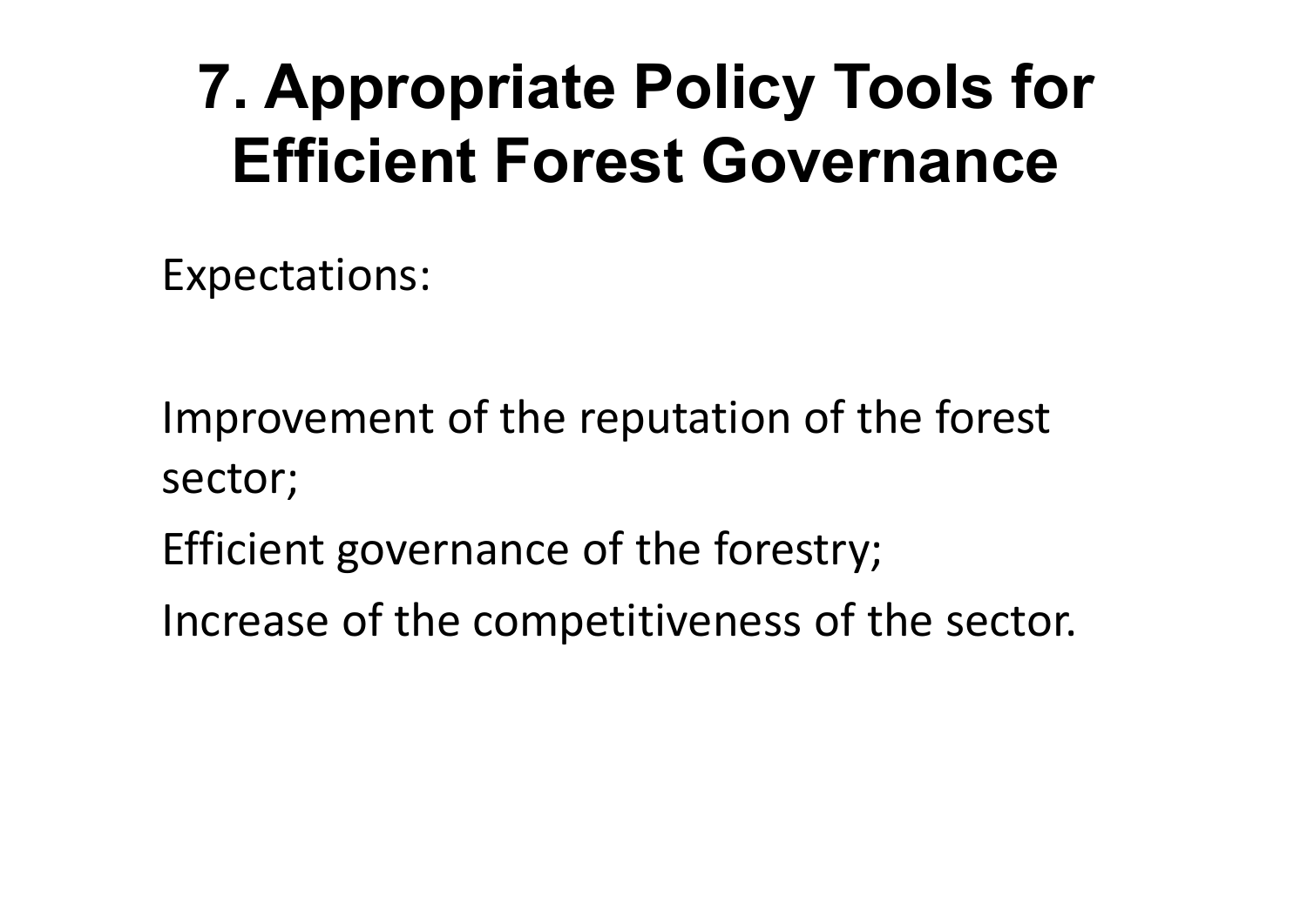## **Appropriate Policy Tools for Efficient Forest Governance**

National Forestry Program until 2020 was approved by the Parliament in 2011

Initiative to make changes in the Forest Act triggered "forest battle" at the end of 2016 and the first half of 2017.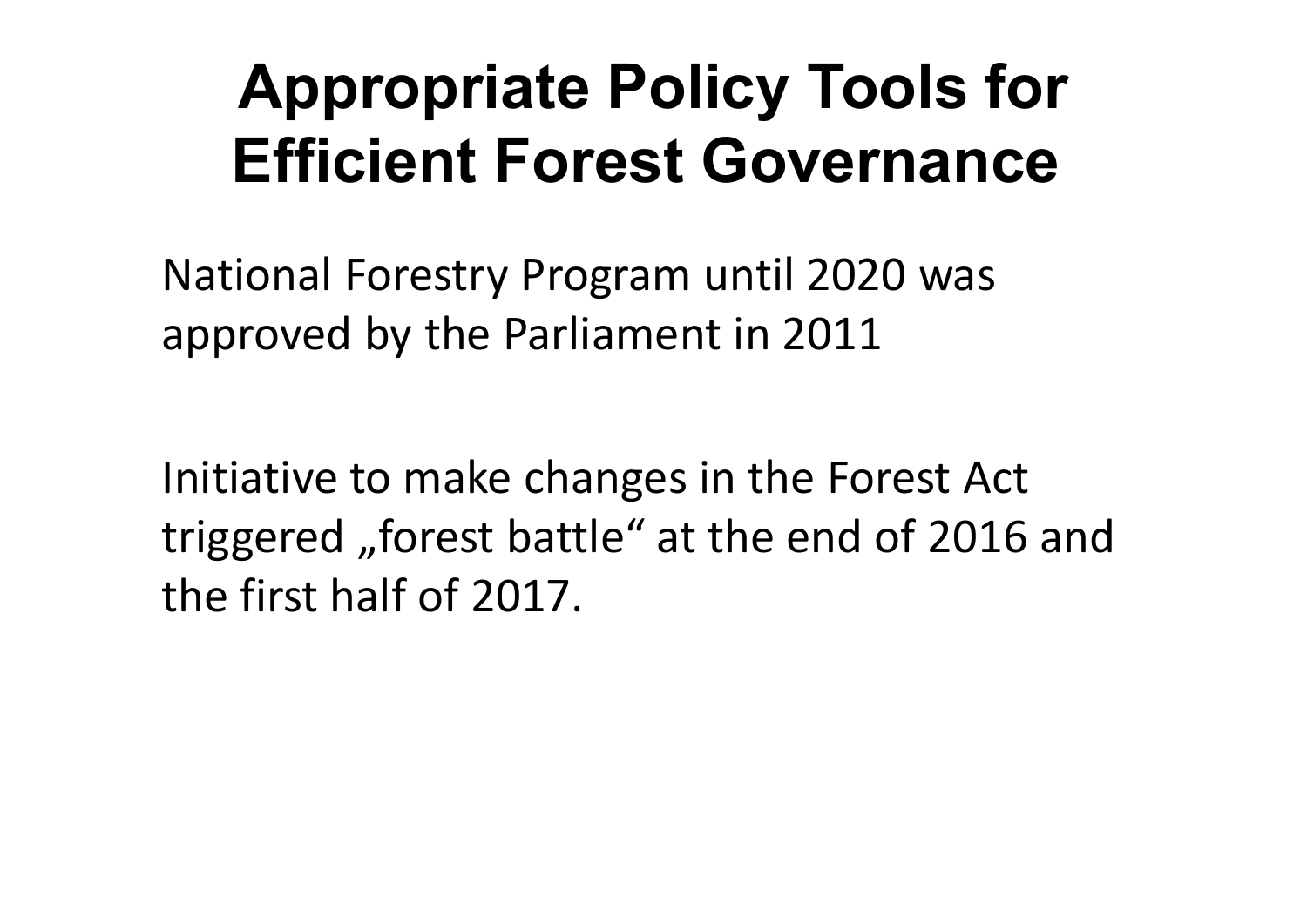#### **Conclusions**

Development of the sector is based on innovations implemented by private companies and public institutions;

Technology transfer from other sectors;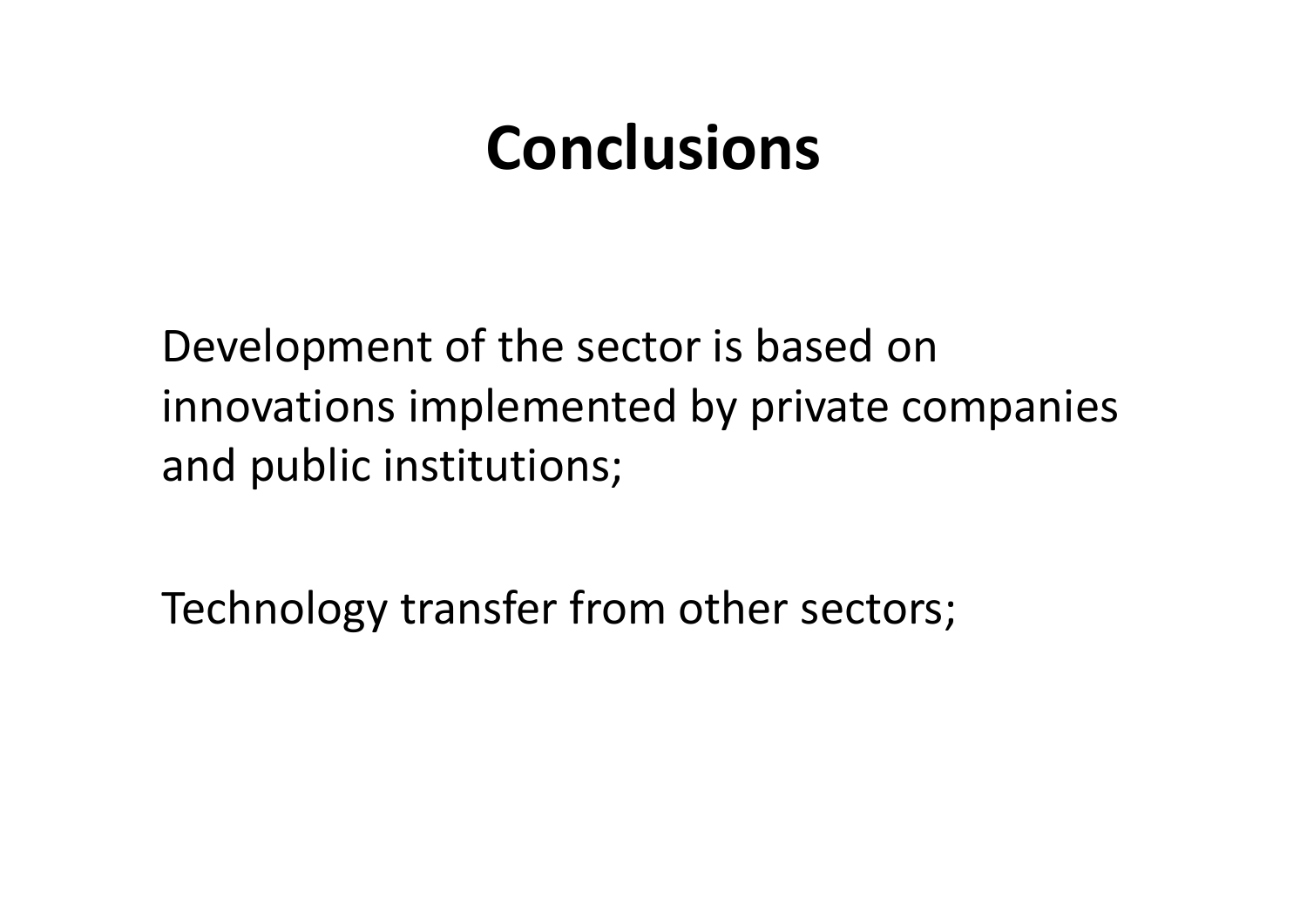### **Conclusions**

Fundamental research is carried out mainly by universities and financed from public funds;

Mid- and long-term research programmes are essential;

Public-private-academic partnership is crucial in the future.